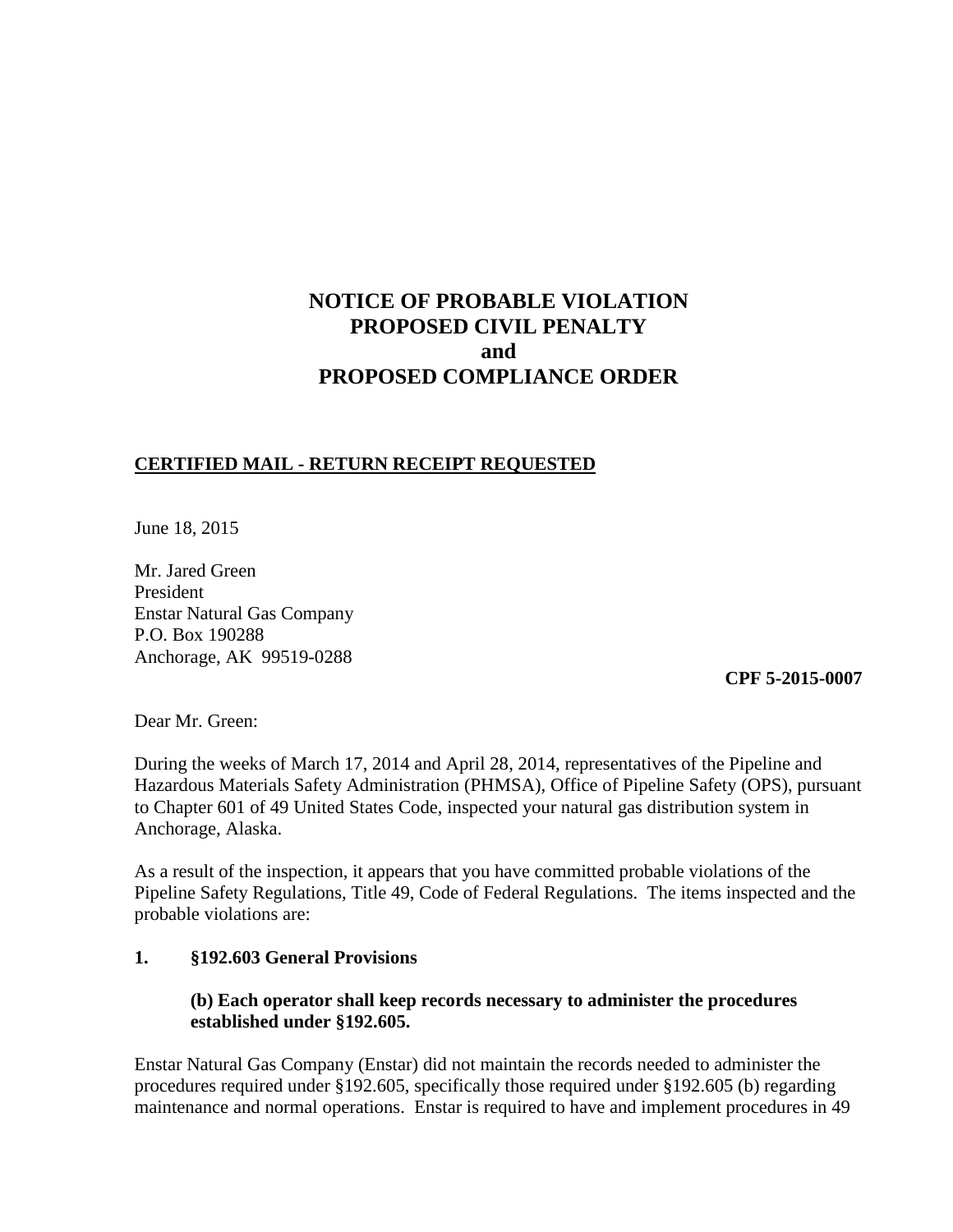CFR, Part 192, Subparts L and M. The records required by §192.603 must be kept to administer these required procedures.

Enstar did not maintain complete records of periodic leak surveys on its natural gas distribution system. Periodic leak surveys are required in 49 CFR Subpart M, §192.706 and §192.723. PHMSA representatives discovered numerous leak survey daily reports and supporting leak survey maps that were incomplete or had missing information. Noted record omissions or inconsistencies were:

- Grid A540 showed the inspected lines marked in the color brown and corresponding Daily Leak Survey Report dated October 14, 2013 indicated the lines surveyed on that date were to be marked in red.
- Daily Leak Survey Report dated October 4, 2013 was incomplete. It did not indicate which grids were surveyed on October 4, 2013, although Grid A744 appeared to be a corresponding grid map that matched the report.
- Grid A1432 had 2 segments of pipe that were not highlighted on the grid, indicating that they were not leak surveyed in 2013 (compare to leak survey grid of 2009).
- Grid A1436 had a segment of pipe that was not highlighted on the grid, indicating that it was not leak surveyed in 2013.
- Grid SW54 indicated that it was leak surveyed by "KQ" on September 18, 2013, but the corresponding Daily Leak Survey Report did not include Grid SW54 on the report.
- Daily Leak Survey Report dated October 26, 2012 recorded leaks found that were not indicated on the corresponding grid map Grid A465.

Enstar must keep records to properly administer all of the operation and maintenance procedures required under §192.605.

### **2. §192.614 Damage prevention program**

**(a) Except as provided in paragraphs (d) and (e) of this section, each operator of a buried pipeline must carry out, in accordance with this section, a written program to prevent damage to that pipeline from excavation activities. For the purposes of this section, the term "excavation activities" includes excavation, blasting, boring, tunneling, backfilling, the removal of aboveground structures by either explosive or mechanical means, and other earthmoving operations.**

Enstar did not specify in their Standard Operating Procedures (SOP) 1401 titled "Damage Prevention Program," the Federal Pipeline Safety Code requirement **§**192.614(c)(6)(i). This requirement requires an operator to provide follow-up inspections of its pipeline to verify the integrity of the pipeline when the operator has reason to believe it could be damaged by excavation. Enstar does follow a practice for inspection during or after excavation activities,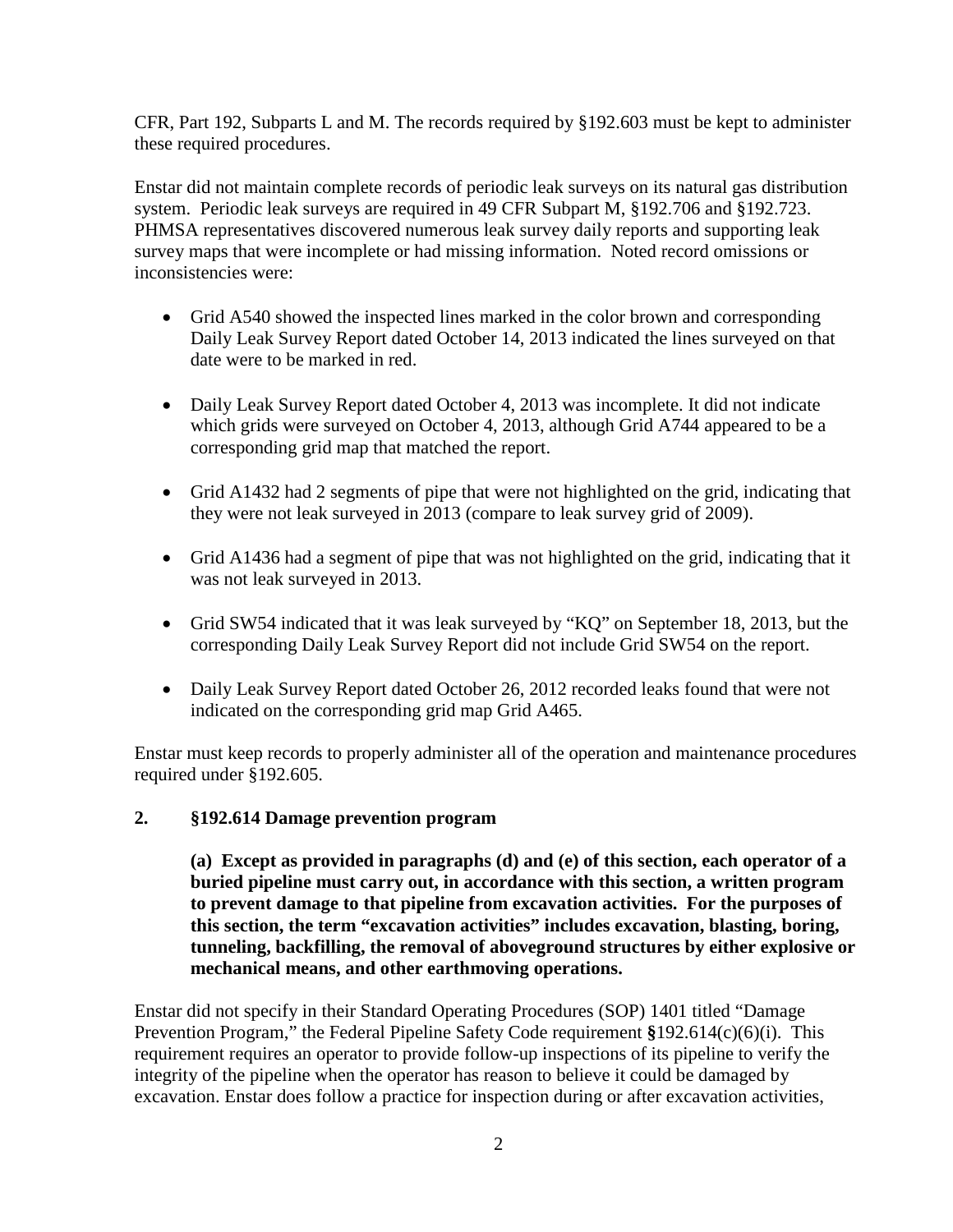however the written procedures did not adequately describe this practice. In addition, PHMSA representatives found that supporting damage prevention program procedures, SOP 1405 "Line Locating," and SOP 1145 "Excavation Standards" did not require inspection during or after excavation activities.

### **3. §192.739 Pressure limiting and regulating stations: Inspection and testing.**

**(a) Each pressure limiting station, relief device (except rupture discs), and pressure regulating station and its equipment must be subjected at intervals not exceeding 15 months, but at least once each calendar year, to inspections and tests to determine that it is-** 

**(3) Except as provided in paragraph (b) of this section, set to control or relieve at the correct pressure consistent with the pressure limits of §192.201(a)** 

Enstar did not ensure that pipeline operating pressure did not exceed equipment pressure limitations at regulator station named A203 Elmendorf Power. The regulator station maintenance record for A203, dated July 1, 2013, had a recorded inlet pressure of 430 psi that exceeded the regulator pressure rating of 285 psi.

## **4. §191.11 Distribution system: Annual report**

**(a)** *General.* **Except as provided in paragraph (b) of this section, each operator of a distribution pipeline system must submit an annual report for that system on DOT Form PHMSA F 7100.1-1. This report must be submitted each year, not later than March 15, for the preceding calendar year.**

Enstar did not accurately report leaks and the number of miles of distribution main lines in their 2013 Annual Report. Enstar reported "0" leaks in Section F in their original submittal. Further investigation revealed that Enstar experienced three (3) leaks on federal lands in the 2013 calendar year that should have been reported in its 2013 Annual Report. After this discovery, Enstar submitted a supplemental Annual Report dated May 28, 2014 for 2013 calendar that showed the three (3) leaks on federal land.

PHMSA representatives discovered that higher pressure distribution main lines were not reported in Enstar's 2013 Annual Report, and were found documented in the Annual Report for Alaska Pipeline Company – a partner company to Enstar. Enstar must appropriately document its higher pressure distribution main lines in its annual report each calendar year.

### **5. §192.491 Corrosion control records**

**(c) Each operator shall maintain a record of each test, survey, or inspection required by this subpart in sufficient detail to demonstrate the adequacy of corrosion control measures or that a corrosive condition does not exist. These records must be retained for at least 5 years, except hat records related to §192.465 (a) and (e) and §192.475(b) must be retained for as long as the pipeline remains in service.**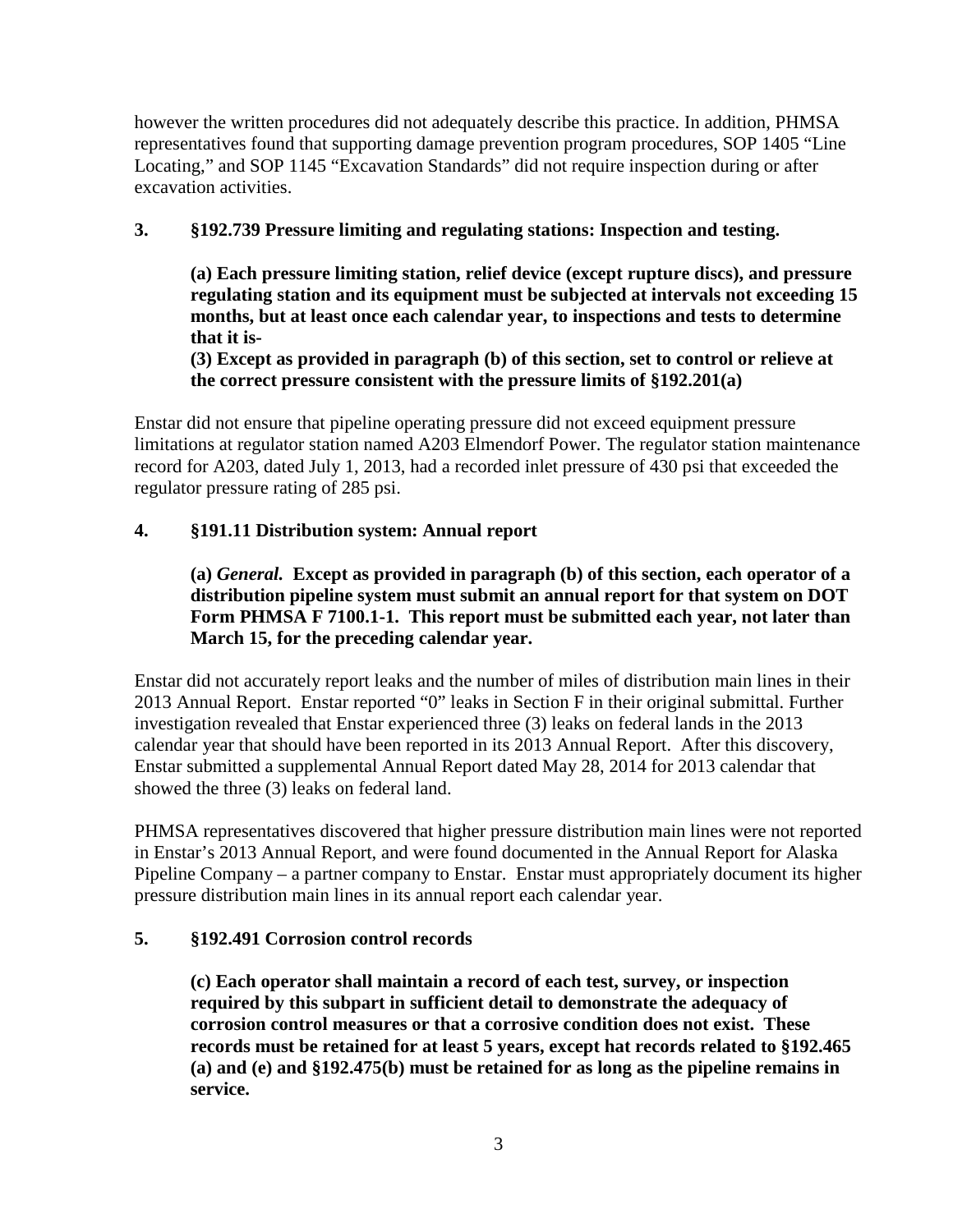Enstar did not maintain records demonstrating compliance in meeting atmospheric corrosion inspection frequency of every three (3) calendar years. Enstar currently employs a practice of using leak surveys in conjunction with atmospheric corrosion inspections to meet the code requirement, however leak survey records did not show evidence that atmospheric corrosion was evaluated. PHMSA representatives discovered daily leak survey reports that did not indicate atmospheric corrosion inspections. In addition, Enstar's Leak Survey & Atmospheric Corrosion Surveys Rotation Schedule shows leak surveys highlighted in black and atmospheric corrosion surveys highlighted in red, indicating that inspections of exclusively atmospheric corrosion are completed on four-year cycles.

### **6. §192.615 Emergency Plans**

**(b) Each operator shall:** 

### **(2) Train the appropriate operating personnel to assure that they are knowledgeable of the emergency procedures and verify that the training is effective.**

Enstar did not require appropriate operating personnel be trained to their emergency SOP 1150, Damage Response, procedure. Enstar's gas control dispatchers' roles are described in this damage response procedure but did not appear to be trained to it. Furthermore, Enstar's Operator Qualification (OQ) program and the 2013 Master Covered Task List does not show their OQ training to learn this covered task (E-Learning Module 1436) is required by gas control dispatchers. Gas control dispatchers must be trained to, and demonstrate their training was effective, to implement their role under SOP 1150.

### Proposed Civil Penalty

Under 49 United States Code, § 60122, you are subject to a civil penalty not to exceed \$200,000 per violation per day the violation persists up to a maximum of \$2,000,000 for a related series of violations. For violations occurring prior to January 4, 2012, the maximum penalty may not exceed \$100,000 per violation per day, with a maximum penalty not to exceed \$1,000,000 for a related series of violations. The Compliance Officer has reviewed the circumstances and supporting documentation involved in the above probable violations and has recommended that you be preliminarily assessed a civil penalty of \$24,800 as follows:

| Item number | <b>PENALTY</b> |
|-------------|----------------|
|             | \$6,100        |
|             | \$18,700       |

### Proposed Compliance Order

With respect to item(s) 1-6 pursuant to 49 United States Code § 60118, the Pipeline and Hazardous Materials Safety Administration proposes to issue a Compliance Order to Enstar Natural Gas Company. Please refer to the *Proposed Compliance Order*, which is enclosed and made a part of this Notice.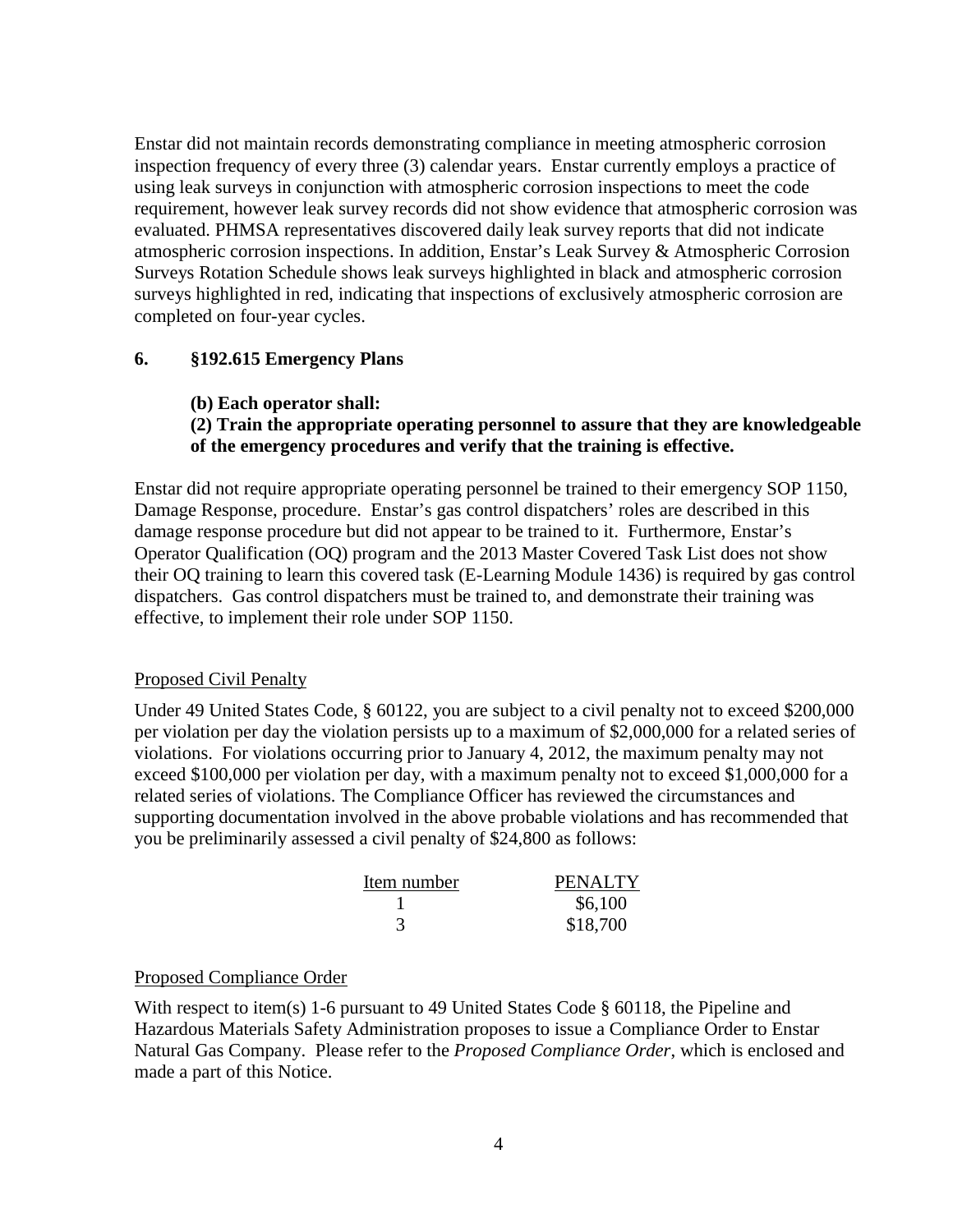#### Response to this Notice

Enclosed as part of this Notice is a document entitled *Response Options for Pipeline Operators in Compliance Proceedings*. Please refer to this document and note the response options. All material you submit in response to this enforcement action may be made publicly available. If you believe that any portion of your responsive material qualifies for confidential treatment under 5 U.S.C. 552(b), along with the complete original document you must provide a second copy of the document with the portions you believe qualify for confidential treatment redacted and an explanation of why you believe the redacted information qualifies for confidential treatment under 5 U.S.C. 552(b). If you do not respond within 30 days of receipt of this Notice, this constitutes a waiver of your right to contest the allegations in this Notice and authorizes the Associate Administrator for Pipeline Safety to find facts as alleged in this Notice without further notice to you and to issue a Final Order.

In your correspondence on this matter, please refer to **CPF 5-2015-5007** and for each document you submit, please provide a copy in electronic format to PHP-WRADMIN@dot.gov whenever possible.

Sincerely,

Chris Hoidal Director, Western Region Pipeline and Hazardous Materials Safety Administration

Enclosures: *Proposed Compliance Order Response Options for Pipeline Operators in Compliance Proceedings* 

cc: PHP-60 Compliance Registry PHP-500 C. Ishikawa (#145394)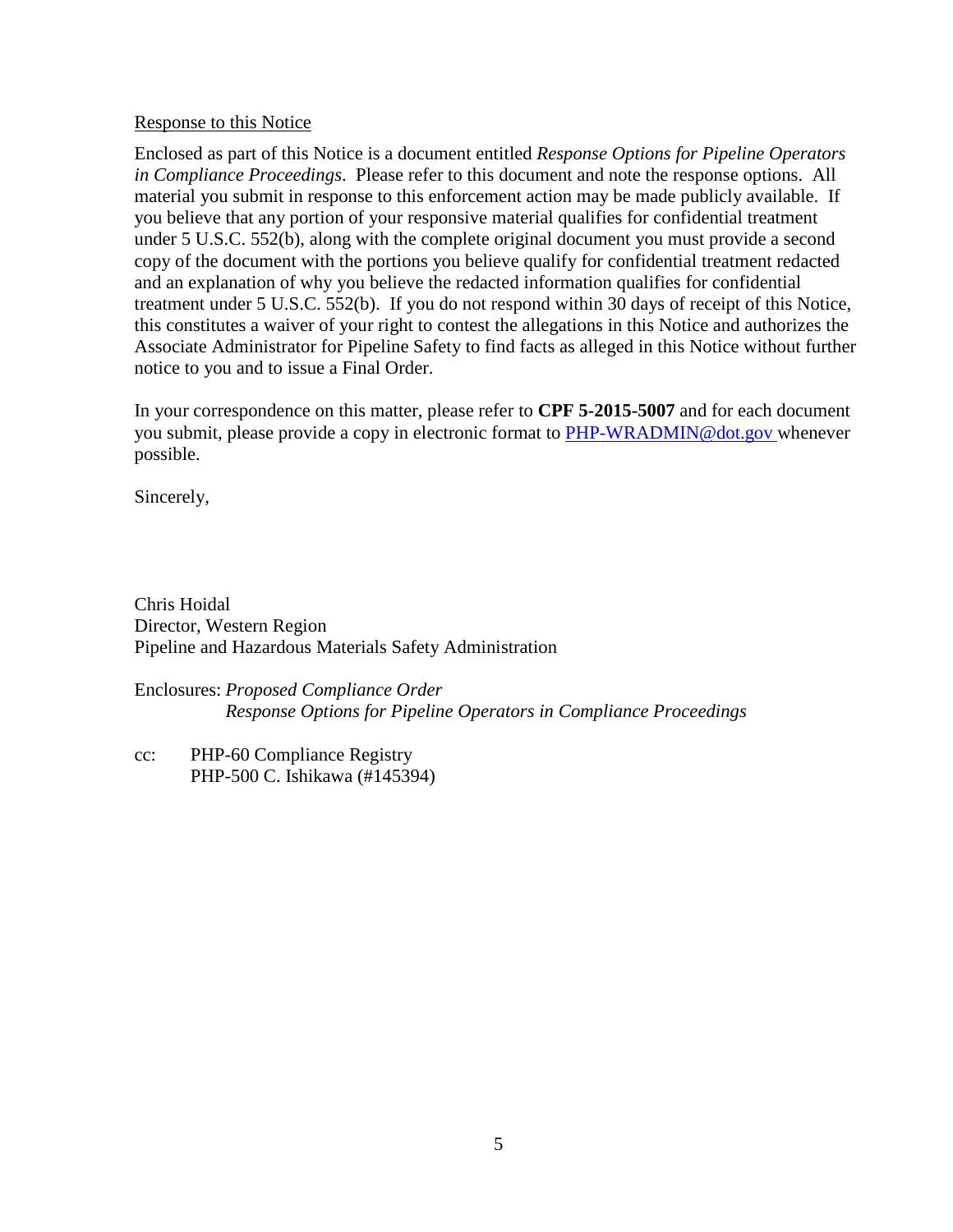## **PROPOSED COMPLIANCE ORDER**

Pursuant to 49 United States Code § 60118, the Pipeline and Hazardous Materials Safety Administration (PHMSA) proposes to issue to Enstar Natural Gas Company a Compliance Order incorporating the following remedial requirements to ensure the compliance of Enstar Natural Gas Company with the pipeline safety regulations:

- 1. In regard to Item Number 1 of the Notice pertaining to Enstar's leak survey documents, Enstar must modify its leak survey procedures to ensure leak surveys documents, including the Daily Leak Survey Reports and highlighted grid maps, are accurate and complete after the survey is performed.
- 2. In regard to Item Number 2 of the Notice pertaining to Enstar's procedures, SOP 1401 "Damage Prevention Program," Enstar must amend its written procedures and specify in SOP 1401 that it will provide follow-up inspections of its pipeline to verify the integrity of the pipeline when the operator has reason to believe it could be damaged by excavation.
- 3. In regard to Item Number 3 of the Notice pertaining to Enstar's regulator station records, Enstar must ensure regulator station maintenance is performed appropriately and in a safe manner. Enstar must revise its regulation maintenance procedures to ensure records documenting regulator station maintenance are accurate and complete after the maintenance activity is performed.
- 4. In regard to Item Number 4 of the Notice pertaining to Enstar's annual reports, Enstar must submit a supplemental Annual Report to PHMSA for 2013. Enstar must ensure that it accurately reports the number of leaks on federal lands and high-pressure distribution main mileage of their system.
- 5. In regard to Item Number 5 of the Notice pertaining to Enstar's atmospheric corrosion inspection frequency, Enstar must document all atmospheric corrosion inspections and retain records of the inspections for the required retention period.
- 6. In regard to Item Number 6 of the Notice pertaining to Enstar's training of its gas control dispatchers, Enstar must require course, SOP 1150, to be part of the required OQ program training for its gas control dispatchers and ensure that their training records clearly specify the course completion dates.
- 7. Please complete Item 1 through 6 within 90 days after receipt of a Final Order for the operator to complete the items.
- 8. It is requested (not mandated) that Enstar Natural Gas Company maintain documentation of the safety improvement costs associated with fulfilling this Compliance Order and submit the total to Chris Hoidal, Director, Western